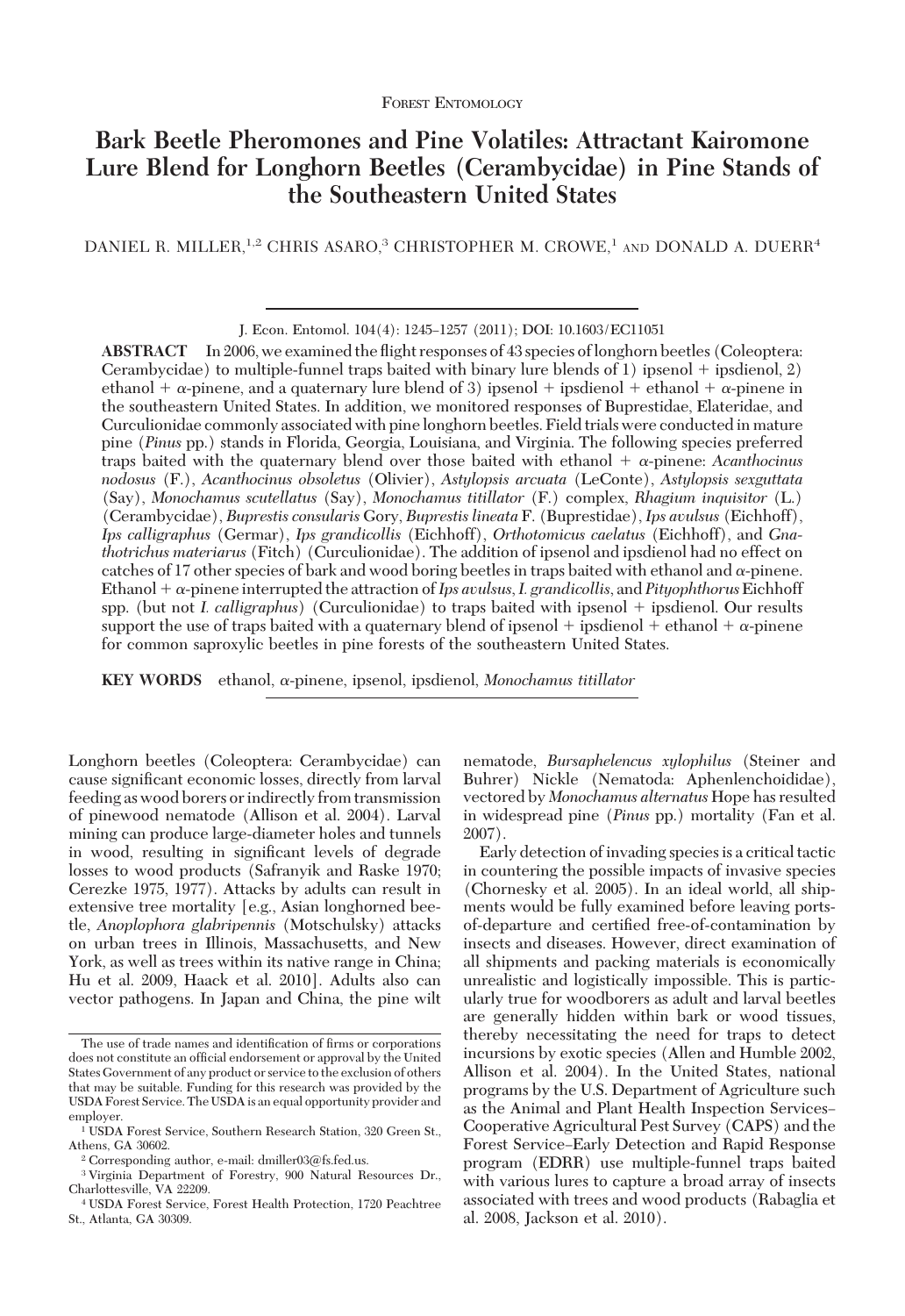| Expt. | Location                                        | Tree species                                            | Trapping dates           |  |  |
|-------|-------------------------------------------------|---------------------------------------------------------|--------------------------|--|--|
|       | Apalachicola NF near Tallahassee, FL            | Pinus palustris Miller and Pinus<br>elliottii Engelmann | 4 April–6 June 2006      |  |  |
|       | Oconee NF near Eatonton, GA                     | Pinus taeda L.                                          | 11 April-13 June 2006    |  |  |
|       | Plum Creek IF near Madison, GA                  | P. taeda                                                | 23 Aug. - 4 Oct. 2006    |  |  |
|       | Kisatchie NF near Winnfield, LA                 | P. taeda and P. palustris                               | 4 April-31 May 2006      |  |  |
|       | Kisatchie NF near Packton, LA                   | P. taeda                                                | 6 Sept. 2006-5 Jan. 2007 |  |  |
|       | Appomattox-Buckingham SF near<br>Appomattox, VA | P. taeda                                                | 25 May-27 July 2006      |  |  |

**Table 1. National forest (NF), state forest (SF), and industrial forest (IF) locations, forest types, and dates for six trapping experiments in the southeastern United States**

Lures releasing host volatiles are popular in trapping programs targeting woodborers as many species of bark and wood boring beetles are attracted to volatiles produced by host trees (Allison et al. 2004, Haack 2006). In North America, traps baited with ethanol and  $\alpha$ -pinene are attractive to the following species of pine woodborers: *Acanthocinus nodosus* (F.), *Acanthocinus obliquus* (LeConte), *Acanthocinus obsoletus* (Olivier), *Acanthocinus spectabilis* (LeConte), *Acmaeops proteus* (Kirby), *Arhopalus rusticus* (L.), *Asemum striatum* (L.), *Monochamus clamator* (LeConte), *Monochamus notatus* (Drury), *Monochamus scutellatus* (Say), *Monochamus titillator* (F.), *Prionus pocularis* Dalman, *Xylotrechus integer* (Haldeman), *Xylotrechus longitarsis* Casey, *Xylotrechus sagittatus* (Germar), and *Xy*lotrechus undulatus (Say) (Chénier and Philogène 1989, Allison et al. 2001, Miller 2006, Costello et al. 2008).

Pheromones produced by bark beetles are also attractive to some pine cerambycids. In Texas, *M. titillator* was attracted to traps baited with ipsenol, ipsdienol and *cis*-verbenol (Billings and Cameron 1984). In British Columbia, Canada, a blend of four bark beetle pheromones that included ipsenol and ipsdienol was attractive to *M. scutellatus* and *M. clamator* (Allison et al. 2001). *M. scutellatus* was attracted to traps baited with ipsenol in Ontario, Canada (de Groot and Nott 2004). Ipsenol and ipsdienol were attractive to *M. titillator* and *A. obsoletus* in Florida, Louisiana, Georgia, and North Carolina (Miller and Asaro 2005). In Europe, *Monochamus galloprovincialis* (Olivier) was attracted to traps baited with ipsenol (Pajares et al. 2004).

Combining host volatiles with bark beetle pheromones can enhance attraction of *Monochamus*species, probably indicating optimal conditions associated with an ephemeral habitat (Allison et al. 2004). Catches of *M. titillator* in Texas were higher in traps baited with turpentine and *cis*-verbenol, ipsenol, and ipsdienol than in traps baited solely with turpentine or the *Ips* pheromones (Billings 1985). In British Columbia, Canada, ipsenol and ipsdienol increased the responses of *M. scutellatus* and *M. clamator* to traps baited with ethanol and  $\alpha$ -pinene (Allison et al. 2003). Allison et al. (2001) found that attraction of *M. notatus* and *Monochamus obtusus* Casey to traps baited with a blend of monoterpenes was enhanced with a blend of four bark beetle pheromones that included ipsenol and ipsdienol. Similarly, catches of *M. clamator* in traps baited with ethanol and  $\alpha$ -pinene were enhanced by the addition of ipsenol or ipsdienol (Allison et al. 2003, Costello et al. 2008). In Canada, ipsenol and ipsdienol increased catches of *M. scutellatus*to traps baited with  $(-)$ - $\alpha$ -pinene or ethanol and  $\alpha$ -pinene (Allison et al. 2003, de Groot and Nott 2004). In Spain, catches of *M.*  $\alpha$ *galloprovincialis* in traps baited with  $\alpha$ -pinene or ethanol and  $\alpha$ -pinene were enhanced with the addition of ipsenol or blends that included ipsenol, ipsdienol, or both (Pajares et al. 2004, Ibeas et al. 2006).

*M. titillator* and *A. obsoletus* are attracted to traps baited with ethanol and  $\alpha$ -pinene as well as to traps baited with ipsenol, ipsdienol, or both (Miller and Asaro 2005, Miller 2006). Our objective was to determine the additive effects of the pine volatile blend of ethanol and  $\alpha$ -pinene and the bark beetle pheromone blend of ipsenol and ipsdienol on catches of *M. titillator, A. obsoletus,* and associated species in baited traps in the southeastern United States. Specifically, we determined the responses of common bark and word boring beetles to traps baited with 1) ethanol  $\alpha$ -pinene, 2) ipsenol + ipsdienol, and 3) all four compounds. We monitored the responses of 43 species of common longhorn beetles as well as the responses of bark and ambrosia beetles, root-feeding weevils (Curculionidae), ßatheaded woodborers (Buprestidae), and wood-boring click beetles (Elateridae).

## **Methods and Materials**

We used the same behavioral choice type of experimental design in separate stands of mature pine at each of six locations in the southeastern United States, resulting in six separate experiments (Table 1). At each location, we deployed 30 eight-unit multiplefunnel traps (Phero Tech Inc., Delta, BC, Canada; now Contech Enterprises Inc., Victoria, BC, Canada) set in 10 replicate blocks  $(n = 10)$  of three traps per block. Traps were spaced 10–15 m apart within blocks, with replicate blocks spaced 15Ð20 m apart. Each trap was suspended between trees by rope such that each trap  $was > 2$  m from any tree and the bottom of each trap was  $0.2-0.5$  m above ground level. Collection cups contained 150–200 ml of pink propylene glycol solution (Peak RV and Marine Antifreeze, Old World Industries Inc., Northbrook, IL) as a killing and preservation agent (Miller and Duerr 2008).

Contech Enterprises Inc. supplied sealed ultrahighrelease (UHR) plastic pouches containing either eth-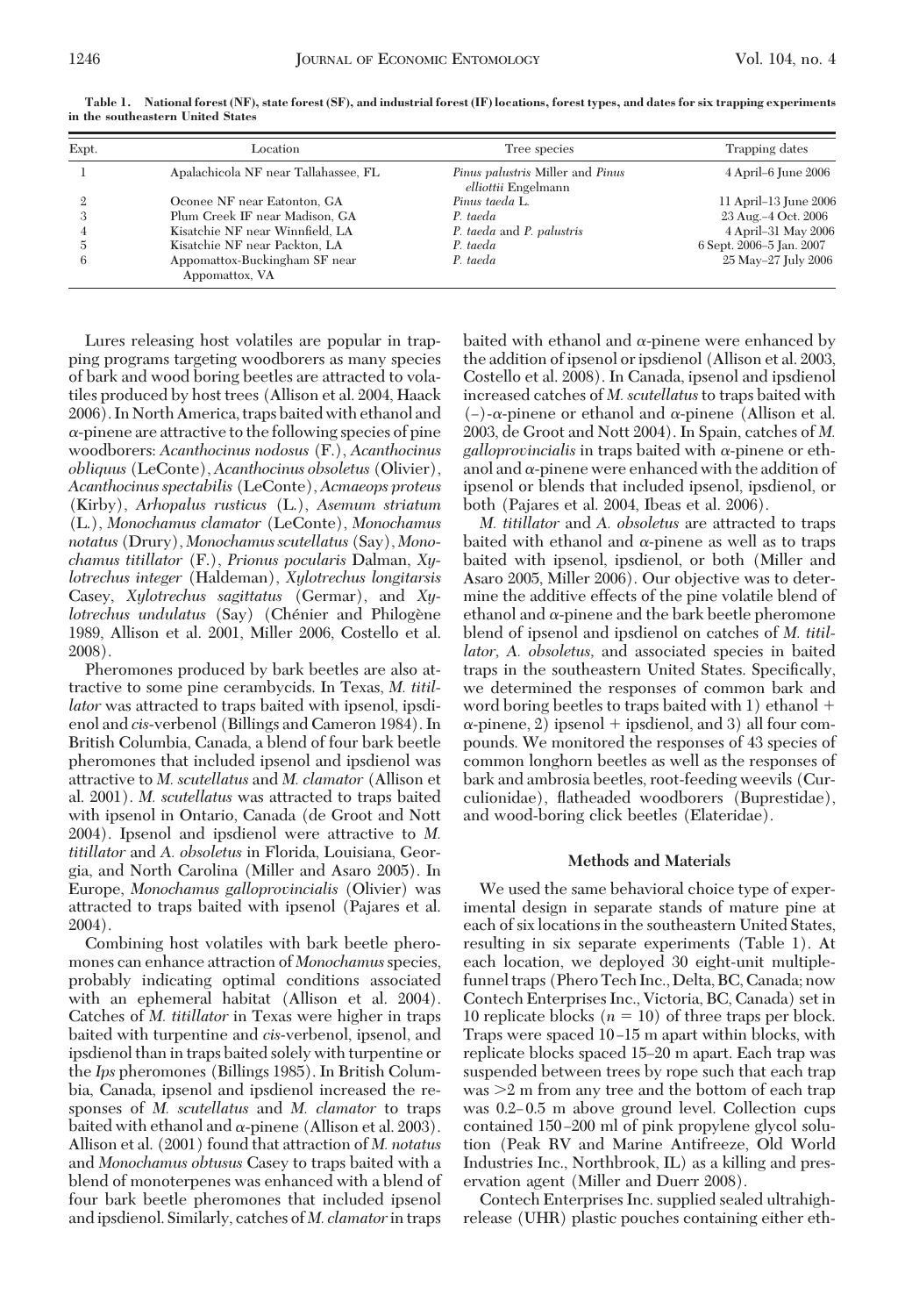anol (150 ml) or  $\alpha$ -pinene (200 ml), as well as bubble cap lures containing either racemic ipsenol or racemic ipsdienol [chemical purities 95%, enantiomeric composition 50:50  $(+)$  /  $(-)$ ]. The enantiomeric purity of  $\alpha$ -pinene was >95% (–). The release rate of ethanol from ethanol UHR pouches was  $0.6$  g/d at  $25-28$ °C, whereas  $\alpha$ -pinene was released at 2–6 g/d from  $\alpha$ -pinene UHR pouches at 25–28°C (determined by weight loss). Ipsenol and ipsdienol were released from bubble caps at 0.1–0.2 μg/d at 22–25°C (Contech Enterprises Inc.).

One of the following three treatments was allocated to each of the three traps within each block: 1) ethanol +  $\alpha$ -pinene; 2) ipsenol + ipsdienol; and 3) ethanol  $+ \alpha$ -pinene  $+$  ipsenol  $+$  ipsdienol. As the attractiveness of both binary lure blends to Cerambycidae and associated species has been documented previously (Miller and Asaro 2005, Miller et al. 2005, Miller 2006, Miller and Rabaglia 2009), blank control traps were not employed in the design to minimize the risk of zero trap variances arising from zero total catches (Reeve and Strom 2004).

Trap catch data were analyzed with the SigmaStat version 3.01 statistical package (SYSTAT Software Inc., Point Richmond, CA) for locations where sufficient numbers  $(N \geq 50)$  were captured for individual species. Trap catch data were transformed by  $\ln(Y+1)$ to remove heteroscedasticity (Pepper et al. 1997). When possible, trap catch data were subjected to analysis of variance (ANOVA) by using the following model components: 1) replicate and 2) treatment. Normality and homoscedasticity were verified before using the Holm-Sidak multiple comparison procedure (Glantz 2005) to compare means within a location for each species exhibiting a significant treatment effect  $(\alpha = 0.05)$ . In cases with one treatment lacking variation (due to lack of any beetle captures), the means of catches associated with the two remaining treatments were analyzed by *t*-test.

Species identifications, taxonomic names, and authors were determined using Lingafelter (2007) and ITIS (2009). In placing *Monochamus carolinensis* (Olivier) as a synonym of *M. titillator,* Hopping (1921) noted that "In long series every variation in size, maculation and reduction of the spine into a blunt form may be found". Similarly, we found separation of *M. carolinensis* from *M. titillator* to be difficult and inconsistent using characters noted by Lindsey and Chemsak (1984) and Lingafelter (2007). Therefore, we designated *M. titillator, M. carolinensis* and any possible hybrids, as *M. titillator* complex. The two species are broadly sympatric in pine stands throughout eastern North America (Lindsey and Chemsak 1984). Voucher specimens of all species were deposited in the Entomology Collection, Museum of Natural History, University of Georgia (Athens, GA). Large series of *M. titillator* complex (both pinned and preserved in 95% ethanol) were deposited in our collection at the USDA Forest Service (Athens, GA) for future review of the species group.

## **Results**

**Longhorn Beetles.** In total, 9,994 Cerambycidae were captured across all six locations, ranging from 1,324-2,462 per location (Table 2). We collected individuals of 43 species with diversity ranging from seven to 26 species per location. The most common species were *A. nodosus, A. obsoletus, Astylopsis arcuata* (LeConte), *Acanthocinus sexguttata* (Say), *M. scutellatus, M. titillator* complex, *Rhagium inquisitor* (L.), and *X. sagittatus.* Catches of most species were highest in traps baited with the quaternary blend of ethanol,  $\alpha$ -pinene, ipsenol, and ipsdienol.

The most common longhorn beetle was *M. titillator* complex captured at all six locations with a total catch of 5,419 (accounting for 54.2% of total catches of Cerambycidae; Table 2). At all locations, traps baited with the quaternary blend caught the most beetles (Fig. 1A–F). At five of the six locations, catches of *M. titillator* complex were greater in traps baited with ipsenol  $+$  ipsdienol than in traps baited with ethanol +  $\alpha$ -pinene (Fig. 1A–C, E, F). Similarly, catches of the whitespotted sawyer, *M. scutellatus* in Virginia were greatest in traps baited with the quaternary blend (Fig. 1G).

*A. obsoletus* was captured at all six locations with a total catch of 1,484 (14.8% of total catches; Table 2). As with *M. titillator* complex, the preferred treatment for *A. obsoletus* at all six locations was the quaternary blend (Fig. 1H—M). At four locations, catches of *A*. *obsoletus* were greater in traps baited with ipsenol ipsdienol than in traps baited with ethanol  $+ \alpha$ -pinene (Fig. 1H and J-L). In Florida, catches of *A. nodosus* in traps baited with the quaternary blend were no different than those in traps baited with ethanol  $\alpha$ -pinene (Fig. 1N), whereas in Louisiana, the preferred treatment for *A. nodosus* was the quaternary blend (Fig. 1O).

A similar preference for the quaternary blend was demonstrated by four less common species of Cerambycidae. In Georgia, Louisiana, and Virginia, catches of *R. inquisitor* were greater in traps baited with the quaternary blend than in traps baited with either binary blend (Fig.  $2A-C$ ). At all three locations, catches of *R. inquisitor* in traps baited with ipsenol + ipsdienol were not different from those in traps baited with ethanol  $+ \alpha$ -pinene. In Georgia, catches of *A. arcuata* and *A. sexguttata* were greater in traps baited with the quaternary blend than thosein traps baited with either binary blend (Fig. 3D and E). Traps baited with ipsenol + ipsdienol caught more *A. sexguttata* but not more *A. arcuata* than traps baited with ethanol  $\alpha$ -pinene.

*X. sagittatus* was the second most common cerambycid, captured at all six locations with a total catch of 1,828 (18.3% of total Cerambycidae). In contrast to all of the above-mentioned species, *X. sagittatus* did not demonstrate a preference for traps baited with the quaternary blend  $(Fig. 2F-K)$ . At five of six locations, catches of beetles in traps baited with the quaternary blend were not different from those in traps baited with ethanol  $+ \alpha$ -pinene (Fig. 2F and H–K). At one location in Georgia, traps baited with ethanol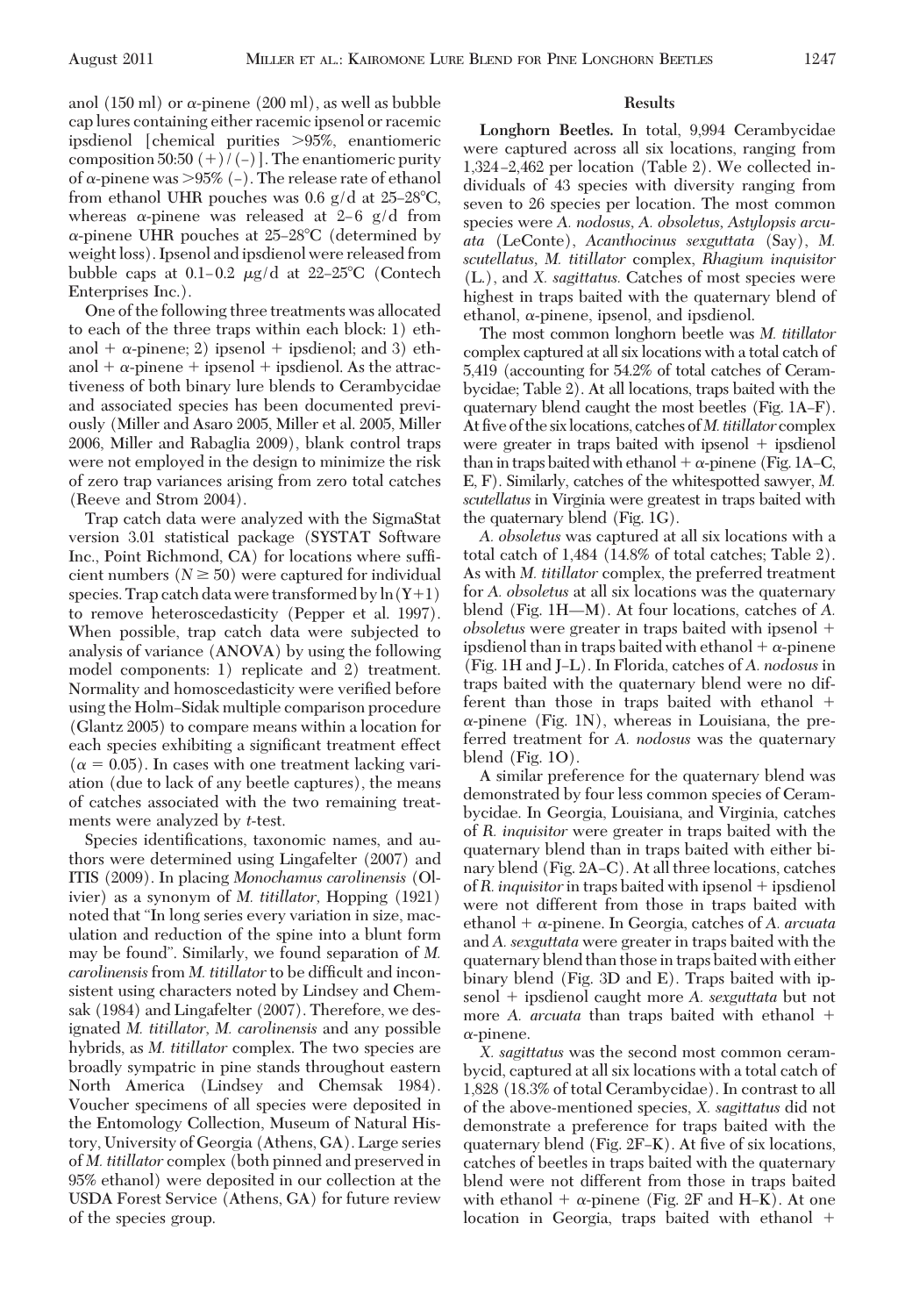**Table 2. Total catches of Cerambycidae (Coleoptera) at six experimental sites in southeastern United States**

|                                  | Exp and state  |                |                |                |                |                |                |
|----------------------------------|----------------|----------------|----------------|----------------|----------------|----------------|----------------|
| Species                          | $\mathbf{1}$   | $\mathfrak{2}$ | 3              | $\overline{4}$ | $\overline{5}$ | 6              | Total          |
|                                  | FL             | <b>GA</b>      | <b>GA</b>      | LA             | LA             | VA             |                |
| Acanthocinus nodosus (F.)        | 68             | 15             | 3              | 68             | 10             | 10             | 174            |
| A. obsoletus (Olivier)           | 261            | 75             | 155            | 605            | 344            | 44             | 1,484          |
| Acmaeops discoideus (Haldeman)   |                | 18             | $\mathbf{1}$   |                |                | $\overline{2}$ | 21             |
| Ancylocera bicolor (Olivier)     | $\mathbf{1}$   |                |                |                |                |                |                |
| Anelaphus paralellus (Newman)    | $\mathbf{1}$   | $\mathbf{1}$   |                | $\overline{5}$ |                | 16             | 23             |
| A. pumilus (Newman)              |                |                |                | $\mathbf{1}$   |                |                | 1              |
| A. villosus (F.)                 |                |                |                | $\mathbf{1}$   |                | $\mathbf{1}$   | $\overline{2}$ |
| Arhopalus rusticus (LeConte)     |                |                |                |                |                | 32             | 32             |
| Asemum striatum $(L)$            |                | $\overline{5}$ |                | 5              |                | 114            | 124            |
| Astylopsis arcuata (LeConte)     | 6              | 12             | 173            | 10             | 1              | 5              | 207            |
| A. sexguttata (Say)              | 16             | 3              | 70             | $\mathfrak{2}$ | 13             | $\mathbf{1}$   | 105            |
| Ataxia crypta (Say)              |                | $\mathbf{2}$   |                | $\overline{2}$ | $\mathbf{1}$   | $\mathbf 2$    | 7              |
| A. falli Breuning                |                |                |                | $\overline{2}$ |                |                | $\mathfrak{2}$ |
| Curius dentatus Newman           | 1              |                | $\mathbf{2}$   | $\mathbf{1}$   |                |                |                |
| Curtophorus verrucosus (Olivier) |                | 13             |                | 6              |                | 8              | 27             |
| Elaphidion mucronatum (Say)      | $\mathbf{1}$   | $\overline{5}$ |                | 9              |                | $\mathbf{1}$   | 16             |
| Euderces picipes (F.)            |                |                |                |                |                | $\mathbf{1}$   | 1              |
| E. pini (Olivier)                |                | $\overline{5}$ |                | $\mathbf{1}$   |                |                | 6              |
| Gaurotes cyanipennis (Say)       |                | $\mathbf{1}$   |                |                |                |                |                |
| Judolia cordifera (Olivier)      |                |                |                |                |                | 3              | 3              |
| Knulliana cincta (Drury)         |                |                |                |                |                | 3              | 3              |
| Lypsimena fuscata Haldeman       |                |                |                | $\,1$          |                |                | 1              |
| Monochamus scutellatus (Say)     |                |                |                |                |                | 191            | 191            |
| M. titillator (F.) complex       | 1283           | 1080           | 448            | 1310           | 637            | 661            | 5,419          |
| Neandra brunnea (F.)             |                |                | $\mathbf{1}$   |                |                |                |                |
| Neoclytus acuminatus $(F)$ .     |                |                |                | $\mathbf{1}$   |                | $\,3$          | 4              |
| $N.$ mucronatus $(F.)$           |                |                |                | $\mathbf{1}$   |                |                | 1              |
| Obrium maculatum (Olivier)       |                |                |                | 15             |                |                | 15             |
| Orthosoma brunneum (Forster)     |                |                | $\mathbf{1}$   | $\mathbf{1}$   | $\mathbf{1}$   |                | 3              |
| Prionus pocularis Dalman         |                |                | $\overline{4}$ |                |                |                |                |
|                                  | $\mathfrak{2}$ | 74             |                | 37             |                | 101            | 214            |
| Rhagium inquisitor (Linnaeus)    |                |                |                |                |                | $\mathbf{1}$   |                |
| Saperda lateralis F.             |                |                |                |                |                |                | 1<br>1         |
| Smodicum cucujiforme (Say)       |                | $\mathbf{1}$   |                |                |                |                |                |
| Stenelytrana emarginata (F.)     |                |                |                |                |                | $\mathbf{1}$   |                |
| Strangalepta abbreviata (Germar) |                |                |                |                |                | $\mathbf 1$    |                |
| Strangalia famelica Newman       |                |                |                | $\mathbf{1}$   |                |                |                |
| Styloleptus biustus (LeConte)    | $\mathbf{1}$   |                |                |                |                |                |                |
| Tragidion coquus (L.)            |                |                |                | 1              |                |                |                |
| Typocerus lunulatus (Swederus)   |                |                |                | $\mathbf{1}$   |                |                |                |
| T. velutinus (Olivier)           |                | 1              |                |                |                | 1              |                |
| T. zebra (Olivier)               | $\,2$          | 12             |                | 18             |                | 7              | 39             |
| Xylotrechus colonus (F.)         |                | $\mathbf{2}$   |                | 17             |                | 9              | 28             |
| X. sagittatus (Germar)           | 97             | 110            | 473            | 340            | 699            | 109            | 1,828          |
| Total                            | 1,740          | 1,435          | 1,324          | 2,462          | 1,706          | 1,327          | 9,994          |

-pinene caught more *X. sagittatus* than traps baited with the quaternary blend  $(t_{18} = 2.296, P = 0.034, Fig.$ 2G). Similarly in Virginia, catches of *A. striatum* were highest in traps baited with the quaternary blend or ethanol  $+$   $\alpha$ -pinene and lowest in traps baited with ipsenol + ipsdienol (Fig. 2L).

**Flatheaded Wood Borers.** Three species of ßatheaded wood borers (Buprestidae) were captured in our study. Catches of *Buprestis consularis* Gory in Louisiana were lowest in traps baited with ethanol  $\alpha$ -pinene, with no difference between the remaining two treatments (Fig. 2M). In Georgia and Louisiana, catches of *Buprestis lineata* F. were higher in traps baited with the quaternary blend than in those baited with ipsenol  $+$  ipsdienol (Fig. 2N and O). Catches of *B. lineata* were higher in traps baited with ethanol  $\alpha$ -pinene than in traps with ipsdienol + ipsenol in Georgia, but not in Louisiana where the reverse was true. We caught 166 *Chalcophora virginiensis* (Drury) in Louisiana with no significant treatment

effect ( $F_{2,18} = 0.577; P = 0.571$ ) and a mean  $\pm$  SE trap catch of  $5.5 \pm 0.8$  beetles.

**Ambrosia Beetles.**The most common ambrosia beetles were *Xyleborinus saxesenii* (Ratzeburg) and *Xylosandrus crassiusculus* (Motschulsky), with total catches of 10,805 and 1,908, respectively (Fig. 3A-F, IÐN). *X. saxesenii, Xyleborus pubescens* Zimmermann, *Xylosandrus compactus* (Eichhoff), *X. crassiusculus,* and *Dryoxylon onoharaensis* (Murayama) were largely unaffected by ipsenol  $+$  ipsdienol. Irrespective of location, catches of all five species were highest in traps baited with ethanol  $+ \alpha$ -pinene or the quaternary blend, with no significant differences between them  $(Fig. 3A-N)$ . The lowest catches of all species were in traps baited with ipsenol + ipsdienol. Catches of *X*. *crassiusculus*in traps baited with the quaternary blend were no different from those baited with ethanol  $\alpha$ -pinene in Virginia ( $t_{18} = 0.076, P = 0.940;$  Fig. 3K) and one location in Louisiana ( $t_{18} = 1.899, P = 0.074;$ Fig. 3L). The same was true for *X. compactus* at one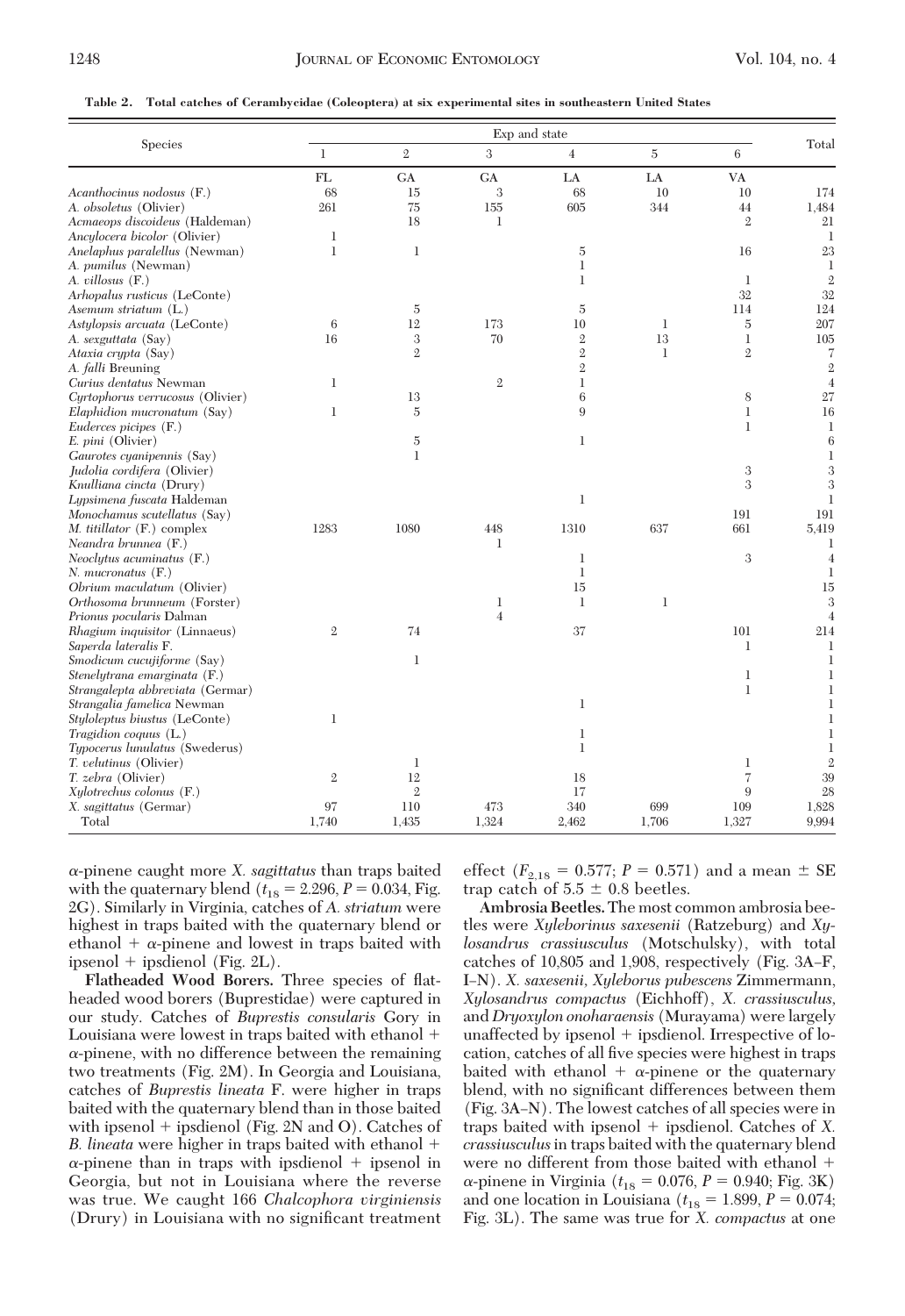

**Fig. 1.** Effects of ethanol  $+\alpha$ -pinene (EA), ipsenol  $+\beta$  ipsdienol (SD), and all four compounds (EA  $+\text{SD}$ ) on trap catches of *M. titillator* (A–F), *M. scutellatus* (G), *A. obsoletus* (H–M), and *A. nodosus* (N,O) in the southeastern United States. Means followed by the same letter are not significantly different at  $P = 0.05$  (Holm–Sidak test [A–N] or *t*-test [O], see text). Treatment with an asterisk had zero catches.

location in Louisiana ( $t_{18} = 0.196; P = 0.847; Fig. 3M$ ). Traps baited with ipsenol  $+$  ipsdienol caught no *X*. *crassiusculus* in Virginia (Fig. 3L) and at one location in Louisiana (Fig. 3K), and no *X. compactus* in Louisiana (Fig. 3M).

The highest catches of *Gnathotrichus materiarus* (Fitch) were obtained in traps baited with the quaternary blend in Louisiana and Virginia (Fig. 3O and P). In both locations, catches of *G. materiarus* in traps baited with the quaternary blend was greater than those in traps baited with ipsenol  $+$  ipsdienol. In Virginia but not Louisiana, catches in traps baited with the quaternary blend was greater than those in traps baited with ethanol  $+ \alpha$ -pinene. At both locations, catches in traps baited with ethanol  $+ \alpha$ -pinene were not different from those baited with ipsenol and ipsdienol.

**Bark Beetles.** Only one of ten common bark beetle species captured in our study exhibited a preference for the quaternary blend. In Florida and Louisiana,

catches of *Orthotomicus caelatus* (Eichhoff) in traps baited with the quaternary blend were greater than those in traps baited with either binary blend (Fig. 4A and B). Traps baited with ipsenol  $+$  ipsdienol were the least preferred by *O. caelatus.* The two most common species of bark beetles were *Ips grandicollis* (Eichhoff) and *Ips avulsus* (Eichhoff), captured at all six locations with total catches of 66,741 and 92,535, respectively (Fig.  $4C-H$ , K–P). At all six locations, both species preferred traps baited with ipsenol  $+$  ipsdienol than traps baited with the quaternary blend or ethanol + α-pinene. In contrast, catches of *Ips calligraphus* (Germar) in traps baited with the quaternary blend at two locations in Louisiana were not different from those in traps baited with ipsenol  $+$  ipsdienol (Fig. 4I) and J). Catches of all three species in traps baited with the quaternary blend were greater than those in traps baited with ethanol +  $\alpha$ -pinene (Fig. 4C–P). Catches of *I. avulsus* in Virginia were greater in traps baited with ipsenol  $+$  ipsdienol than in traps baited with the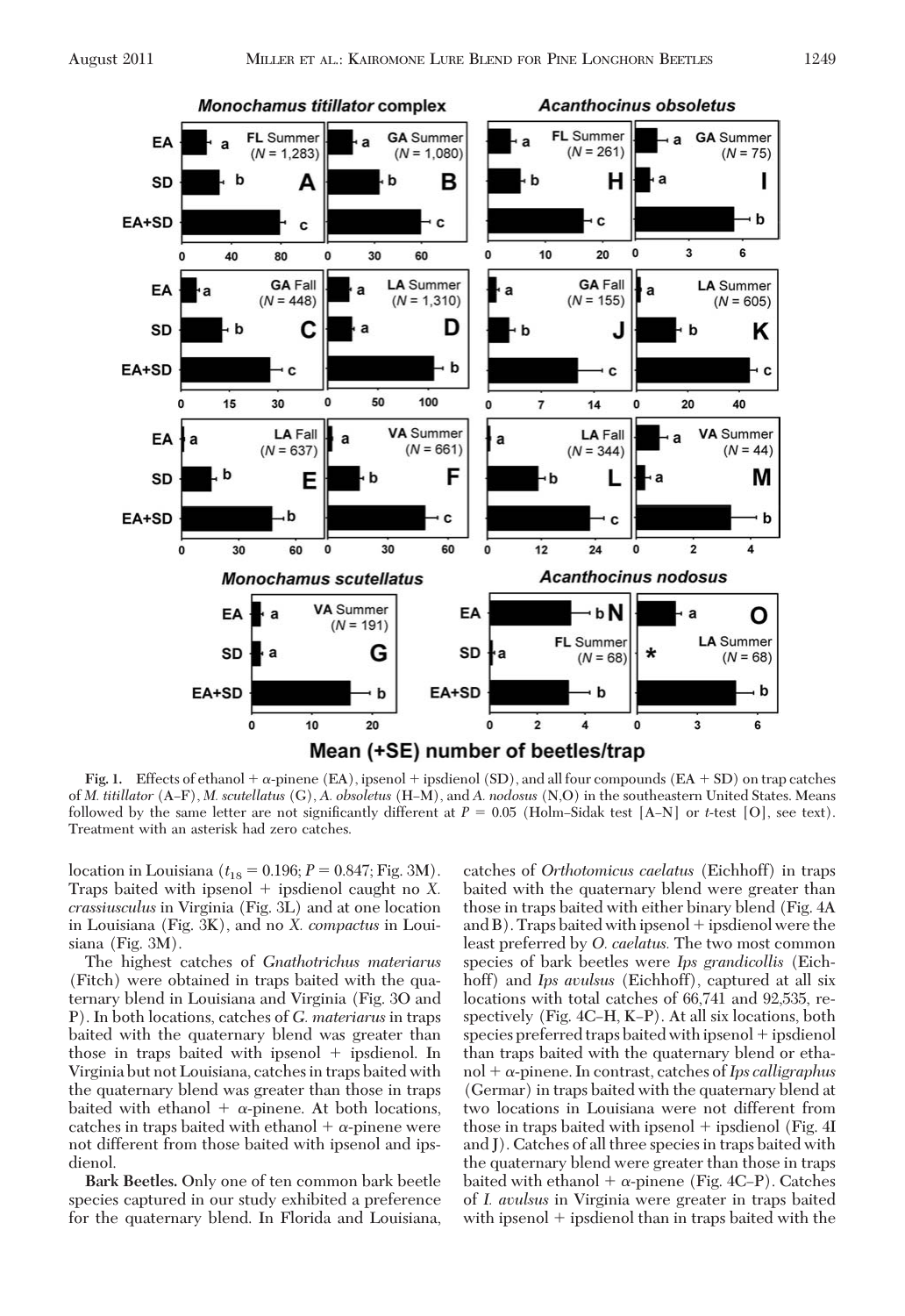

**Fig. 2.** Effects of ethanol  $+ \alpha$ -pinene (EA), ipsenol  $+$  ipsdienol (SD), and all four compounds (EA  $+$  SD) on trap catches of *R. inquisitor* (AÐC), *A. arcuata* (D), *A. sexguttata* (E), *X. sagittatus* (FÐK), *A. striatum* (L), *B. consularis* (M), and *B. lineata* (N and O) in the southeastern United States Means followed by the same letter are not significantly different at *P* = 0.05 (Holm–Sidak test [A–F, H, I, K–O] or *t*-test [G and J]; see text). Treatments with an asterisk had zero catches.

quaternary blend  $(t_{18} = 2.760, P = 0.013)$ ; no beetles were captured in traps baited with ethanol  $+ \alpha$ -pinene (Fig. 4P).

Three common *Hylastes* species were largely unaffected by the addition of ipsenol + ipsdienol to  $t$ raps baited with ethanol +  $\alpha$ -pinene. *Hylastes salebrosus* Eichhoff and *Hylastes tenuis* Eichhoff were captured at all six locations, with total catches of 2,067 and 1,655, respectively whereas *Hylastes porculus* Erichson was captured at three locations, with a total catch of 845. Catches of all three species were highest in traps baited with ethanol  $+ \alpha$ -pinene or the quaternary blend and lowest in traps baited with ipsenol  $+$  ipsdienol (Fig. 5). For all three species, there were generally no differences in catches in traps baited with the quaternary blend compared with those baited with ethanol  $+ \alpha$ -pinene (Fig. 5). The only exceptions were for *H. salebrosus* at one location in Louisiana and *H. tenuis* at one location in

Georgia where catches were lower in traps baited with the quaternary blend than those in traps baited with ethanol  $+ \alpha$ -pinene (Fig. 5D and H).

The black turpentine beetle, *Dendroctonus terebrans* (Olivier) was present at all six locations with a total catch of 2,674 (Fig. 6A–F). Catches of *D. terebrans* were highest in traps baited with ethanol  $\alpha$ -pinene or the quaternary blend, and lowest in traps  $b$ aited with ipsenol  $+$  ipsdienol. With two exceptions, there were no differences in catches in traps baited with the quaternary blend compared with those baited with ethanol  $+ \alpha$ -pinene (Fig. 6). The exceptions were one location in Louisiana where catches were lower in traps baited with the quaternary blend than those in traps baited with ethanol  $+ \alpha$ -pinene (Fig. 6D) and at onelocationin Virginia where the converse was true and catches were higher with the quaternary blend than those in traps baited with ethanol  $\alpha$ -pinene (Fig. 6F).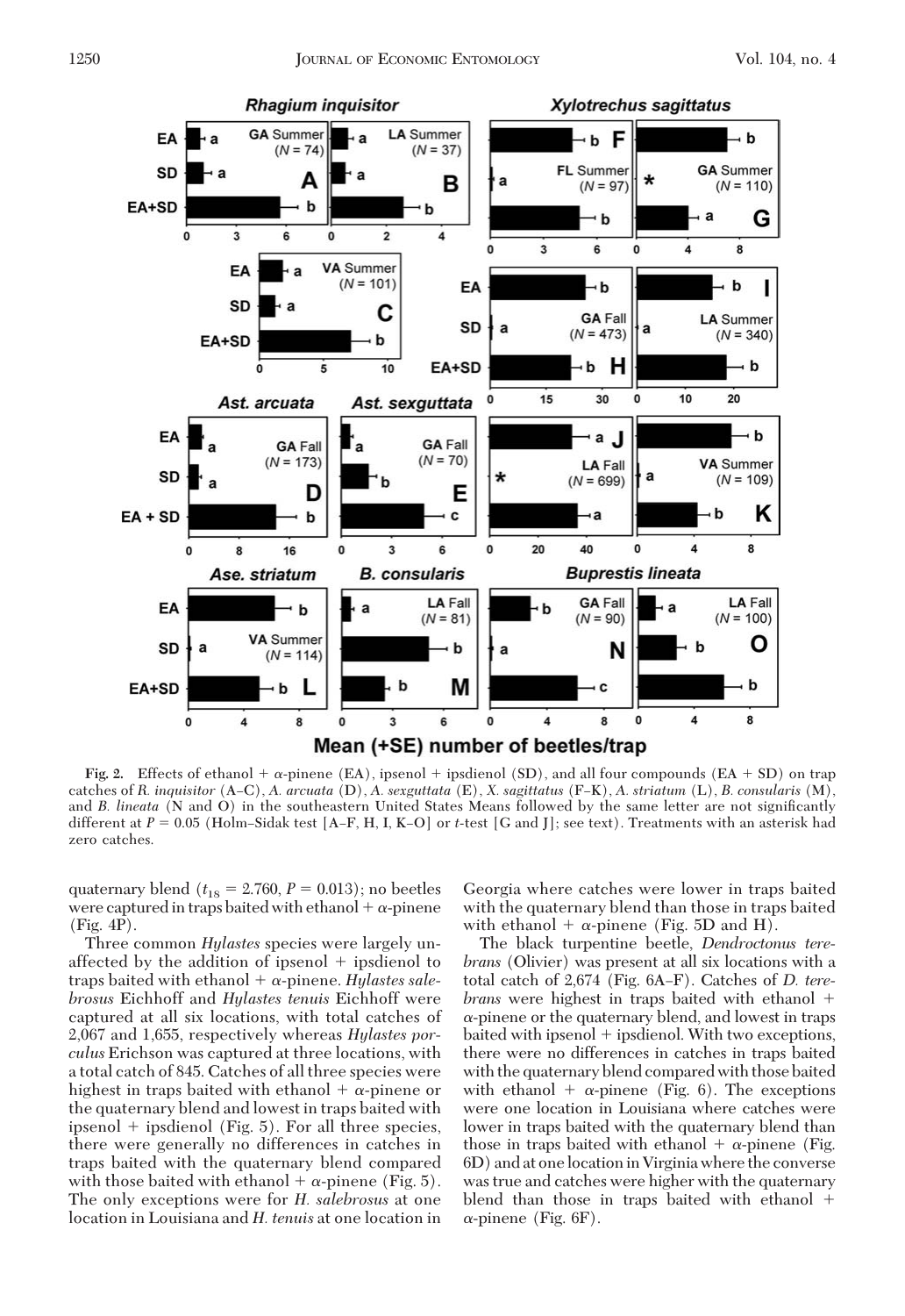

**Fig. 3.** Effects of ethanol  $+\alpha$ -pinene (EA), ipsenol  $+\beta$  ipsdienol (SD), and all four compounds (EA  $+\text{SD}$ ) on trap catches of *X. saxesenii* (AÐF), *X. pubescens* (G and H), *X. crassiusculus* (IÐL), *X. compactus* (M), *D. onoharaensis* (N), and *G. materiarus* (N and O) in the southeastern United States. Means followed by the same letter are not significantly different at  $P = 0.05$  (Holm–Sidak test [A–F, J, K, L–O] or *t*-test [I, L, M]; see text). Treatments with an asterisk had zero catches.

Catches of *Hypothenemus* Westwood spp. were highest in traps baited with the quaternary blend or ethanol  $+ \alpha$ -pinene in Georgia and Louisiana, with no differences between the two treatments (Fig. 6G and H). At both locations, catches of *Hypothenemus*spp. in traps baited with ipsenol + ipsdienol were less than those in traps baited with the quaternary blend. In Georgia, *Pityophthorus* Eichhoff spp. preferred traps baited with ipsenol + ipsdienol over those baited with ethanol  $+ \alpha$ -pinene or the quaternary blend (Fig. 6J). There was no difference in catches of *Pityophthorus* spp. in traps baited with ethanol  $+ \alpha$ -pinene and the quaternary blend.

**Weevils.**Three species of root-or stem feeding weevils were captured in our study. *Pissodes* Germar spp. were captured in sufficient numbers only at one location (Fig. 6K), whereas *Hylobius pales* Herbst and *Pachylobius picivorus* LeConte were captured at four of the six locations, with total catches of 3,829 and

1,371 beetles, respectively (Fig. 7A–K). The catches of each species were highest in traps baited with etha $nol + \alpha$ -pinene or the quaternary blend and lowest in traps baited with ipsenol and ipsdienol with no difference in catches between traps baited with ethanol  $+$   $\alpha$ -pinene or traps baited with the quaternary blend for all three species at any location. (Figs. 6J and  $7A-K$ ).

**Click Beetles.** *Alaus myops* (F.) (Elateridae) was captured in sufficient numbers at four of six locations, with a total catch of  $609$  (Fig.  $7L-O$ ). At each location, the lowest catches of *A. myops* were obtained in traps baited with ipsenol  $+$  ipsdienol. At three locations, catches of *A. myops* in traps baited with the quaternary blend were not different from those in traps baited with ethanol  $+ \alpha$ -pinene (Fig. 7L, M, and O). In Louisiana, catches of *A. myops* were lower in traps baited with the quaternary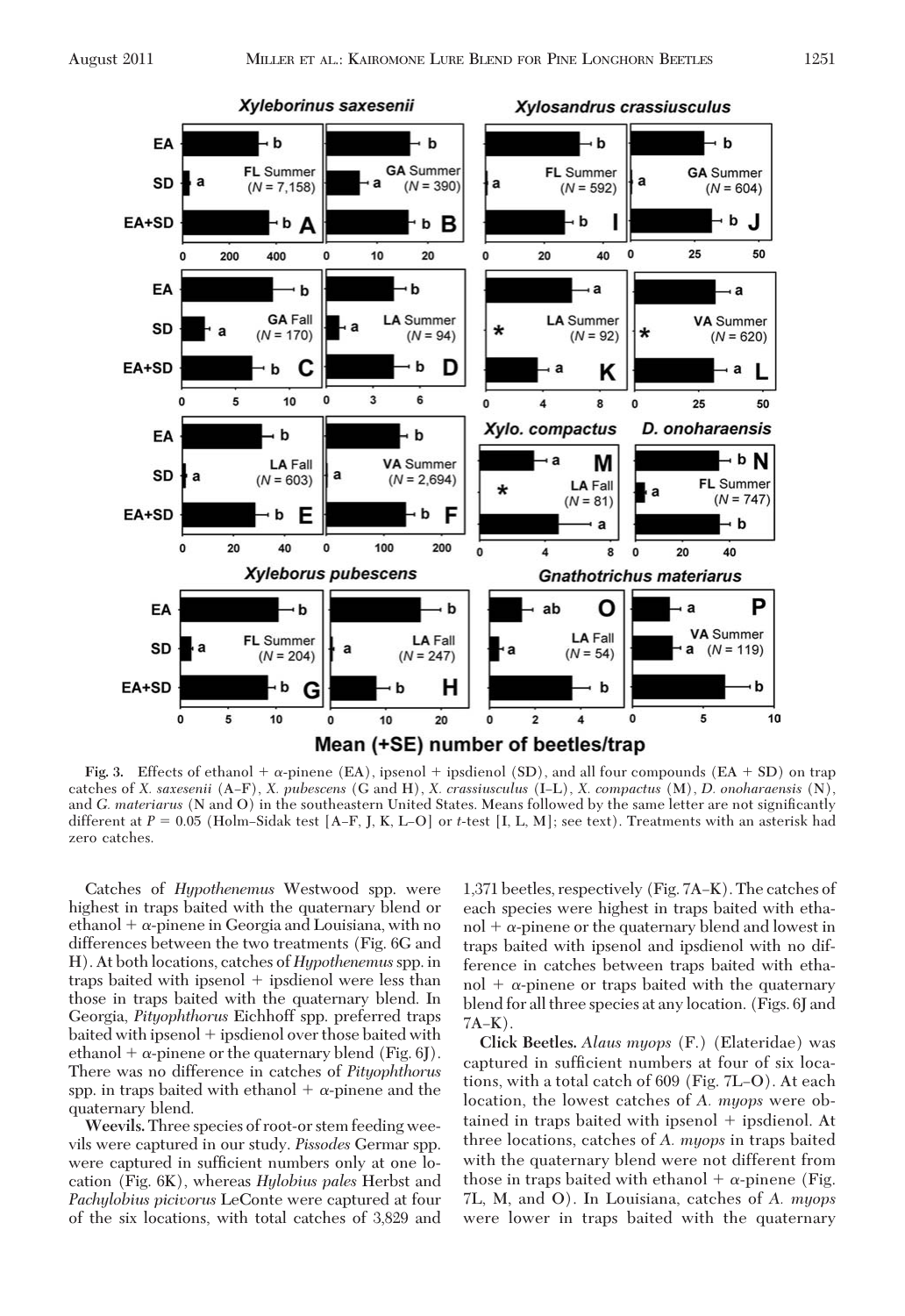

**Fig. 4.** Effects of ethanol  $+\alpha$ -pinene (EA), ipsenol  $+\beta$  ipsdienol (SD), and all four compounds (EA  $+\text{SD}$ ) on trap catches of *O. caelatus* (A and B) *I. grandicollis* (C–H), *I. calligraphus* (I and J), and *I. avulsus* (K–P) in the southeastern United States. Means followed by the same letter are not significantly different at  $P = 0.05$  (Holm–Sidak test [A–M, O, P] or *t*-test [N]; see text). Treatment with an asterisk had zero catches.

blend than in traps baited with ethanol  $+ \alpha$ -pinene (Fig. 7N).

#### **Discussion**

At all six locations in the southeastern United States, the quaternary combination of ethanol,  $\alpha$ -pinene, ipsenol, and ipsdienol was more attractive to *M. titillator* complex than either of the two binary combinations (ethanol  $+ \alpha$ -pinene or ipsenol  $+$  ipsdienol' Fig. 1A– F). All four of these compounds occur naturally in pine stands and are probably associated with host quality conditions favorable to oviposition by *M. titillator* complex. Because phloem tissues are ephemeral, selection should favor individuals that take advantage of any information that could lead them to oviposition sites in a timely manner.  $\alpha$ -Pinene is a major constituent of the resin of southern pines (Mirov 1961, Smith 2000). The release of  $\alpha$ -pinene is consistent with recent physical damage to potential hosts. Attraction of sawyer beetles to felled trees is usually delayed by a short time interval, possibly to minimize detrimental effects of resin pressure by allowing resin pressure to drop before ovipositing on new hosts (Dyer and Seabrook 1978). The attraction of beetles to ethanol along with host terpenes is consistent with a delay for initial oviposition on felled trees as there may be a delay in initial ethanol production after damage to a tree.

The additive effect of the bark beetle pheromones, ipsenol + ipsdienol in attracting *M. titillator* complex to sources of ethanol  $+ \alpha$ -pinene may reflect an environmental condition with a higher likelihood of suitable hosts for *M. titillator* complex. One or both of the pheromones are used by southern pine engravers (Smith et al. 1993). Pine engravers are typically the earliest invaders of prime host material such as lightning-struck trees, or recently downed live trees or limbs (USDA–FS 1985). Engravers often attack host material in large numbers, producing pheromones only for a brief time. The same material would likely be ideal for oviposition and brood development by *M.*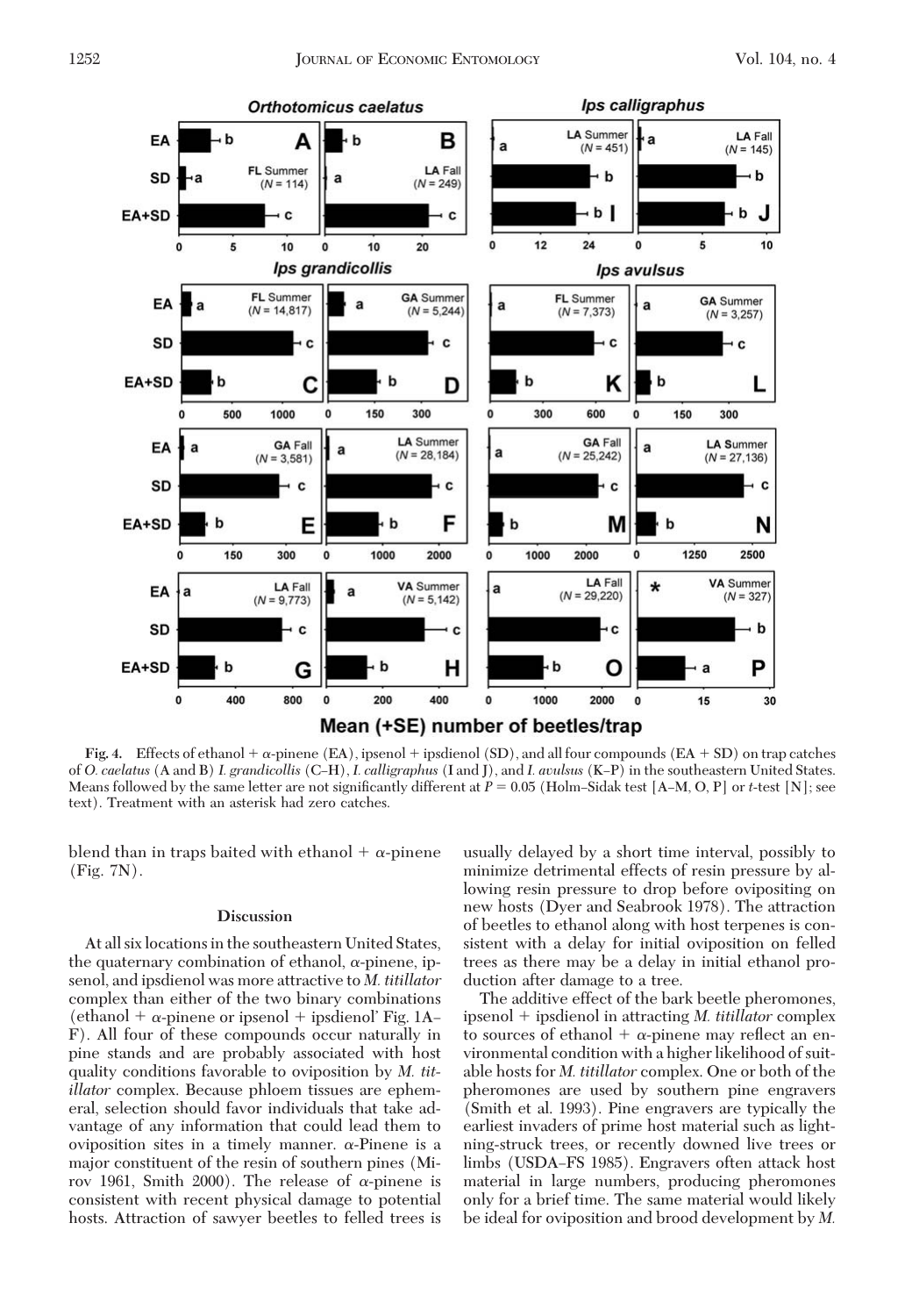

**Fig. 5.** Effects of ethanol  $+ \alpha$ -pinene (EA), ipsenol  $+$  ipsdienol (SD), and all four compounds (EA  $+$  SD) on trap catches of *H. salebrosus* (A-F), *H. tenuis* (G-L), and *H. porculus* (M-O) in the southeastern United States. Means followed by the same letter are not significantly different at  $P = 0.05$  (Holm–Sidak test).

*titillator* complex, before further host deterioration. Sawyers might also benefit from breeding in material occupied by bark beetles. In a laboratory study, Dodds et al. (2001) found high mortality of larval bark beetles from attacks or ingestion by larval *M. carolinensis,* speculating that species of *Monochamus* may be facultative intraguild predators of bark beetles and associated species. Miller (1986) found that predation by larval *M. titillator* accounted for 50% of larval mortality of *I. calligraphus* in Louisiana. Similarly, foraging by larval *M. titillator* can have a significant impact on brood production by the southern pine beetle, *Dendroctonus frontalis* Zimmermann (Coulson et al. 1980).

Other pine longhorn species also exhibited a preference for the quaternary combination, probably in response to the same selection pressures as with *M. titillator* complex. We found that *M. scutellatus, A. obsoletus, R. inquisitor, A. arcuata,* and *A. sexguttata* preferred traps baited with the quaternary blend over those with either binary blend (Figs. 1G–M and

2A–E). The same was true for *A. nodosus* at one of two sites (Fig. 1O). All these species breed in pine trees (Lingafelter 2007).

Traps baited with compounds such as ethanol and  $\alpha$ -pinene can be used to detect and monitor impacts of forest management practices and natural forest disturbances on the dynamics of a broad guild of saproxylic beetles (e.g., Hanula et al. 2002). Traps baited with ethanol are broadly attractive to many species of saproxylic beetles in pine stands in the southeastern United States (Miller 2006, Miller and Rabaglia 2009). The addition of  $\alpha$ -pinene to traps baited with ethanol can significantly increase the diversity and abundance of saproxylic species (Miller 2006, Miller and Rabaglia 2009). A protocol with two separate trap–lure combinations is required to maximize diversity and abundance of beetles as the responses of some species to traps baited with ethanol can be interrupted by  $\alpha$ -pinene (Miller and Rabaglia 2009).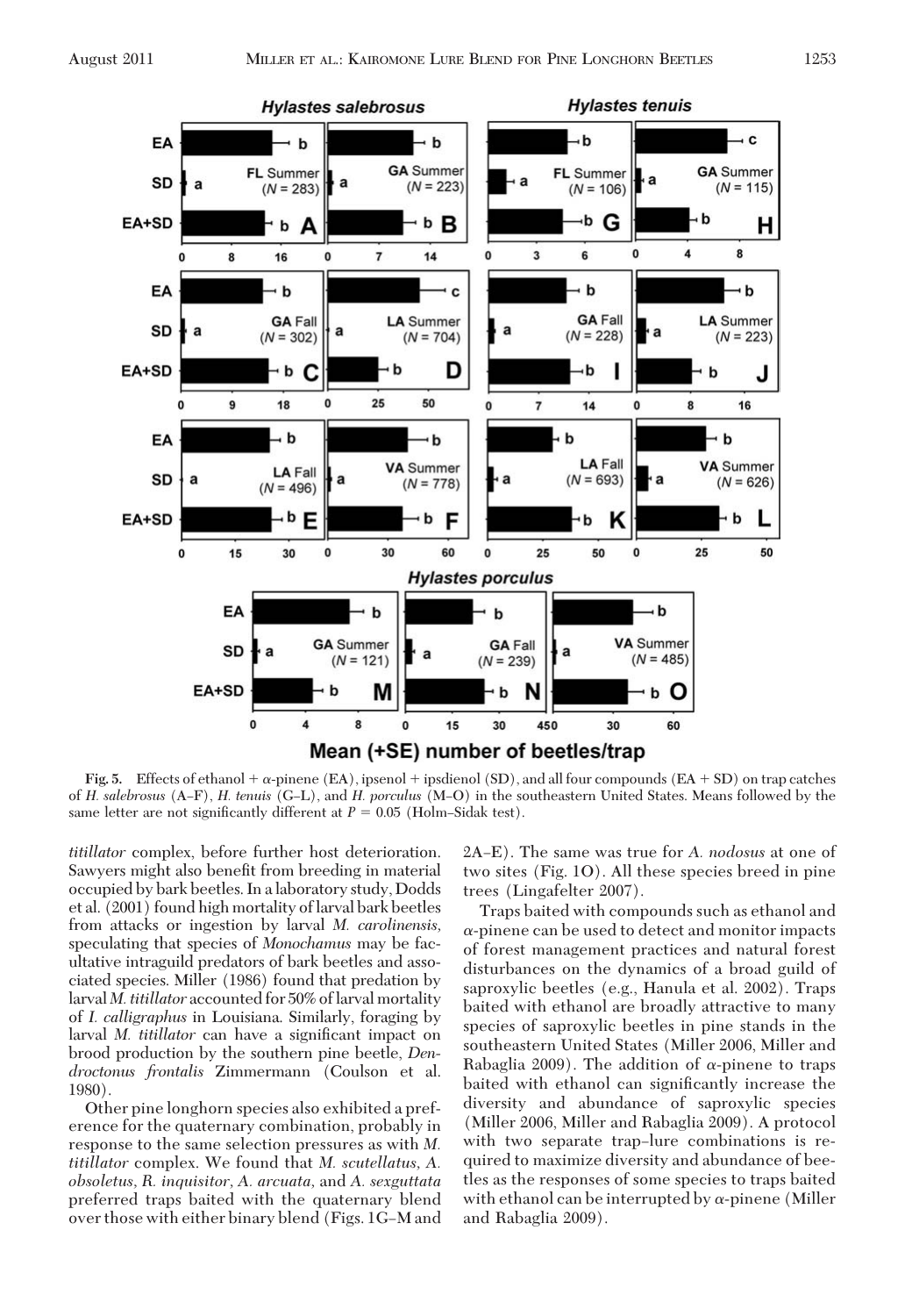

**Fig. 6.** Effects of ethanol  $+ \alpha$ -pinene (EA), ipsenol  $+$  ipsdienol (SD), and all four compounds (EA  $+$  SD) on trap catches of *D. terebrans* (AÐF), *Hypothenemus* spp (G and H), *D. onoharaensis* (I), *Pityophthorus* spp (J), and *Pissodes*  $\text{spp (K)}$  in the southeastern United States. Means followed by the same letter are not significantly different at  $P = 0.05$ (Holm-Sidak test).

Our results suggest that traps baited with the quaternary combination of ipsenol, ipsdienol, ethanol, and  $\alpha$ -pinene could be substituted for those baited with ethanol and  $\alpha$ -pinene as a broad-spectrum lure for saproxylic beetles in the southeastern United States. Catches of seven species of longhorn beetles, two species of ßatheaded wood borers, four species of bark beetles, and one species of ambrosia beetles to traps baited with ethanol +  $\alpha$ -pinene were increased with the addition of ipsenol  $+$  ips $dienol.$  Ipsenol  $+$  ipsdienol did not interrupt attraction of 15 species of longhorn beetles, click beetles, root-feeding weevils, and bark and ambrosia to traps baited with ethanol +  $\alpha$ -pinene. To maximize catches of pine engravers such as *I. avulsus, I. grandicollis,* and *Pityophthorus* spp., a third trap would probably be required in a guild-targeted protocol as attraction of these species to ipsenol ipsdienol was interrupted by the addition of ethanol  $+ \alpha$ -pinene. The addition of lanierone to a trap baited with ipsenol  $+$  ipsdienol would significantly enhance catches of *I. avulsus* without interrupting catches of *I. grandicollis* (Miller et al. 2005). Moreover, the tertiary blend of ipsenol, ipsdienol, and lanierone would be effective in detecting a third engraver species, *Ips pini* (Say), common in the Appalachian Mountain region of the southeastern United States. The interruptive effect of ipsenol on catches of *I. pini* to traps baited with ipsdienol is nullified by the addition of lanierone (Miller et al. 2005). A protocol using these three trap-lure combinations would provide considerable power in assessing population disturbances of a large number of saproxylic beetles in pine stands of the southeastern United States. The same protocol should be useful in other countries in their attempts to detect exotic species arising from the southeastern United States as well.

From an operational stand point, national programs geared toward detection of nonnative species need to minimize the number of trap/lure combinations to be cost-effective. There is some evidence that the quaternary blend would be effective in national programs such as CAPS and EDRR even though our tests were conducted in the southeastern United States. The combination of ethanol and  $\alpha$ -pinene is attractive to many of the exotic ambrosia beetles in the United States (Miller and Rabaglia 2009). Many bark beetles in Europe and China use many of the same compounds, such as ipsenol and ipsdienol, as North American species (El-Sayed 2010). Traps baited with ethanol,  $\alpha$ -pinene, and various bark beetle pheromones, including ipsenol and ipsdienol, are attractive to various ambrosia beetles in Italy, including *X. saxesenii* and *X. crassiusculus* (Francardi et al. 2009). In Italy, Francardi et al. (2009) found that the cerambycids *Arhopalus syriarus* (L.), *Acanthocinus griseus* (F.), and *M. gal-*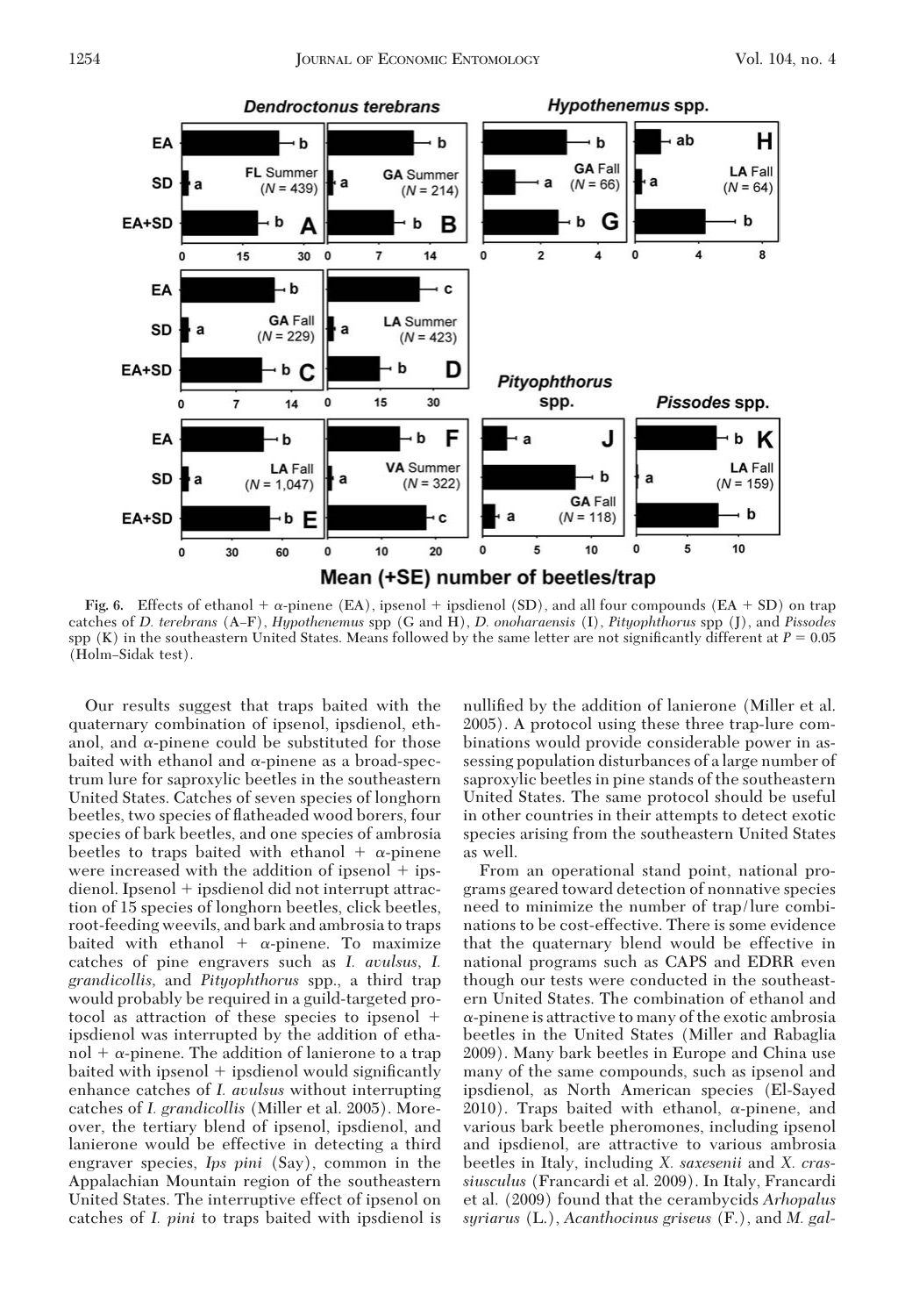

**Fig. 7.** Effects of ethanol +  $\alpha$ -pinene (EA), ipsenol and ipsdienol (SD), and all four compounds (EA + SD) on trap catches of *H. pales* (A–F), *P. picivorus* (G–K). and *A. myops* (L–O) in the southeastern United States. Means followed by the same letter are not significantly different at  $P = 0.05$  (Holm–Sidak test).

*loprovincialis* were attracted to traps baited with blends that included ipsenol and ipsdienol along with ethanol and  $\alpha$ -pinene. Further trials are needed across North America as well as on other continents to verify that the addition of ipsenol ipsdienol can improve the diversity and abundance of saproxylic beetles captured in traps baited with ethanol +  $\alpha$ -pinene without interruption of targeted species.

## **Acknowledgments**

We thank the staff at the Apalachicola, Kisatchie, and Oconee National Forests; the Appomattox-Buckingham State Forest; and the Plum Creek Corporation for assistance and permission to conduct these studies on respective lands; R. Hoebeke for verification of species identifications of Cerambycidae; D. Johnson, W. Johnson, and J. R. Meeker for field and laboratory assistance; and K. J. Dodds, J. R. Meeker, and two anonymous referees for reviews of the manuscript.

### **References Cited**

- **Allen, E. A., and L. M. Humble. 2002.** Nonindigenous species introductions: a threat to Canada's forests and forest economy. Can. J. Plant Pathol. 24: 103-110.
- **Allison, J. D., J. H. Borden, R. L. McIntosh, P. de Groot, and G. Gries. 2001.** Kairomonal response by four *Monochamus* species (Coleoptera: Cerambycidae) to bark beetle pheromones. J. Chem. Ecol. 27: 633-646.
- **Allison, J. D., W. D. Morewood, J. H. Borden, K. E. Hein, and I. M. Wilson. 2003.** Differential and bio-activity of *Ips* and *Dendroctonus* (Coleoptera: Scolytidae) pheromone components for *Monochamus clamator* and *M. scutellatus* (Coleoptera: Cerambycidae). Environ. Entomol. 32: 23-30.
- **Allison, J. D., J. H. Borden, and S. J. Seybold. 2004.** A review of the chemical ecology of the Cerambycidae (Coleoptera). Chemoecology 14: 123-150.
- **Billings, R. F. 1985.** Southern pine bark beetles and associated insects. Effects of rapidly-released host volatiles on response to aggregation pheromones. Z. Ang. Entomol. 99: 483-491.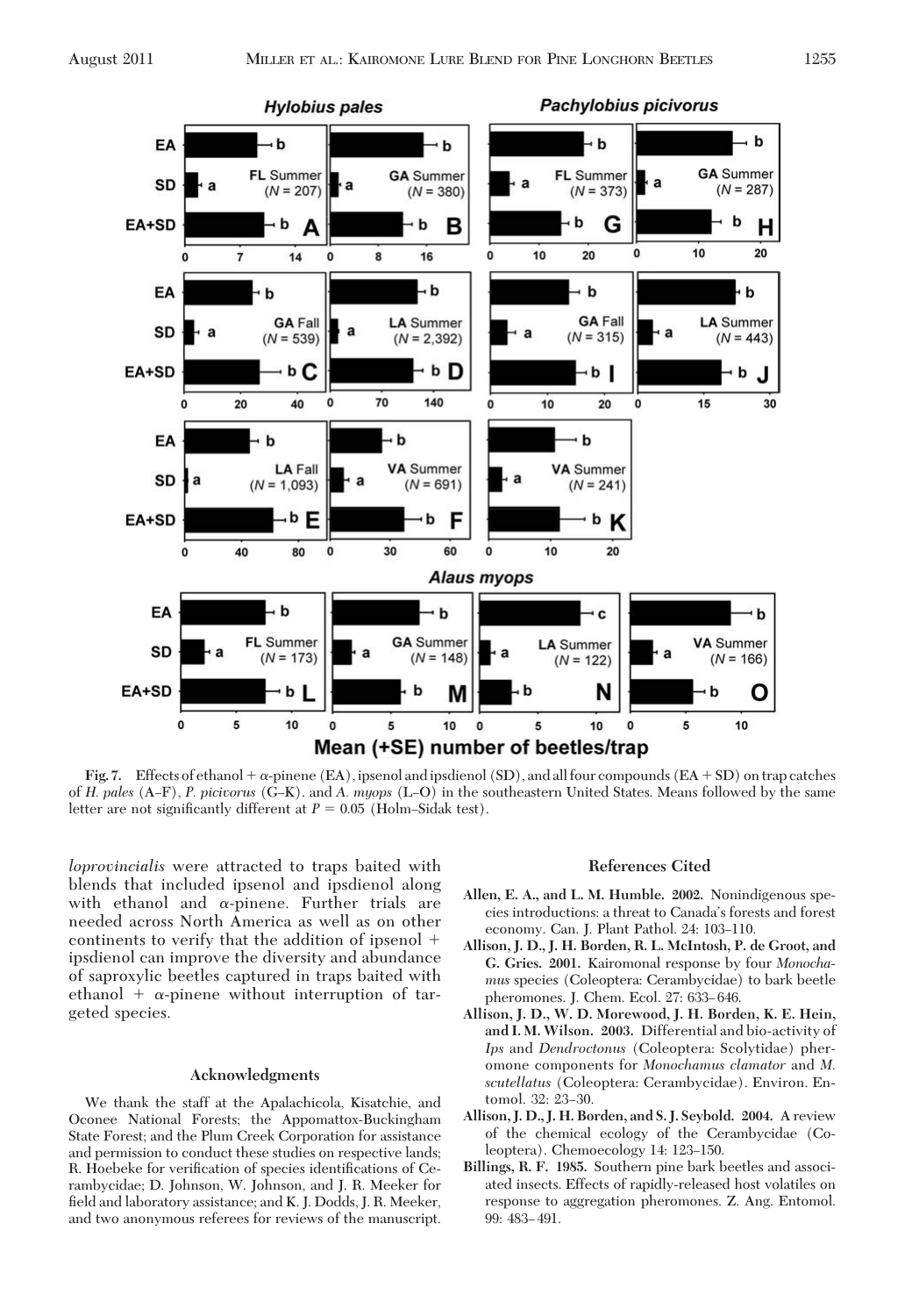- **Billings, R. F., and R. S. Cameron. 1984.** Kairomonal responses of Coleoptera, Monochamus titillator (Cerambycidae), *Thanasimus dubius* (Cleridae) and *Temnochila virescens* (Trogositidae), to behavioral chemicals of southern pine bark beetles (Coleoptera: Scolytidae). Environ. Entomol. 13: 1542-1548.
- **Cerezke, H. F. 1975.** White-spotted sawyer beetle in logs. Environment Canada, Northern Forest Research Centre Information Report NOR-X-129, Edmonton, AB, Canada.
- **Cerezke, H. F. 1977.** Characteristics of damage in treelength white spruce logs caused by the white-spotted sawyer, *Monochamus scutellatus.* Can. J. For. Res. 7: 232-240.
- **Che´nier, J.V.R., and B.J.R. Philoge`ne. 1989.** Field responses of certain forest Coleoptera to conifer monoterpenes and ethanol. J. Chem. Ecol. 15: 1729-1745.
- **Chornesky, E. A., A. M. Bartuska, G. H. Aplet, K. O. Britton, J. Cummings-Carlson, F. W. Davis, J. Eskow, D. R. Gordon, K. W. Gottschalk, R. A. Haack, et al. 2005.** Science priorities for reducing the threat of invasive species to sustainable forestry. Bioscience 55: 335–348.
- **Coulson, R. N., D. N. Pope, J. A. Gagne, W. S. Fargo, P. E. Pulley, L. J. Edson, and T. L. Wagner. 1980.** Impact of foraging by *Monochamus titillator* [Col.: Cerambycidae] on within-tree populations of *Dendroctonus frontalis* [Col.: Scolytidae]. Entomophaga 25: 155–170.
- **Costello, S. L., J. F. Negro´n, and W. R. Jacobi. 2008.** Traps and attractants for wood-boring insects in ponderosa pine stands in the Black Hills, South Dakota. J. Econ. Entomol.  $101: 409 - 420.$
- **Dodds, K. J., C. Graber, and F.M. Stephen. 2001.** Facultative intraguild predation by larval Cerambycidae (Coleoptera) on bark beetle larvae (Coleoptera: Scolytidae). Environ. Entomol. 30: 17-22.
- **Dyer, L. J., and W. D. Seabrook. 1978.** Some aspects of oviposition site selection in *Monochamus notatus* and *M. scutellatus* (Coleoptera: Cerambycidae). J. Chem. Ecol. 4:  $199 - 210$ .
- **El-Sayed, A. M. 2010.** The Pherobase: database of insect pheromones and semiochemicals. (http://www.pherobase. com).
- **Fan, J., L. Kang, and J. Sun. 2007.** Role of host volatiles in mate location by the Japanese pine sawyer, *Monochamus alternatus* Hope (Coleoptera: Cerambycidae). Environ. Entomol. 36: 58 – 63.
- **Francardi, V., J. de Silva, F. Pennacchio, and P. F. Roversi. 2009.** Pine volatiles and terpenoid compounds attractive to European xylophagous species, vectors of *Bursaph*elenchus spp. nematodes. Phytoparasitica 37: 295-302.
- **Glantz, S. A. 2005.** Primer of biostatistics. McGraw-Hill Professional, New York.
- **de Groot, P., and R. W. Nott. 2004.** Response of the whitespotted sawyer beetle, *Monochamus s. scutellatus,* and associated woodborers to pheromones of some *Ips* and *Dendroctonus* bark beetles. J. Appl. Entomol. 128: 483– 487.
- **Haack, R. A. 2006.** Exotic bark- and wood-boring Coleoptera in the United States: recent establishments and interceptions. Can. J. For. Res.  $36: 269-288$ .
- **Haack, R. A., F. He´rard, J. Sun, and J. J. Turgeon. 2010.** Managing invasive populations of Asian longhorned beetle and citrus longhorned beetle: a worldwide perspective. Annu. Rev. Entomol. 55: 521-546.
- **Hanula, J. L., J. R. Meeker, D. R. Miller, and E. L. Barnard.** 2002. Association of wildfire with tree health and numbers of pine bark beetles, reproduction weevils and their associates in Florida. For. Ecol Manag. 170: 233– 247.
- **Hopping, R. 1921.** A review of the genus *Monochamus* Serv. (Cerambycidae, Coleoptera). Can. Entomol. 53: 252-258.
- **Hu, J., S. Angeli, S. Schuetz, Y. Luo, A. E. and Hajek. 2009.** Ecology and management of exotic and endemic Asian longhorned beetle *Anoplophora glabripennis.* Agric. For. Entomol. 11: 359-375.
- **Ibeas, F., D. Gallego, J. J. Dı´ez, and J. A. Pajares. 2006.** An operative kairomonal lure for managing pine sawyer beetle *Monochamus galloprovincialis* (Coleoptera: Cerambycidae). J. Appl. Entomol. 131: 13-20.
- **[ITIS] Integrated Taxonomic Information System. 2009.** Integrated Taxonomic Information System. The Smithsonian Institution, Washington, DC. (www.itis.gov/ index.html).
- **Jackson, L., T. Price, and G. Smith. 2010.** Exotic wood borer/bark beetle national survey guidelines. Revised 2010 Manual. U.S. Department of Agriculture-Animal and Plant Health Inspection Services-Plant Protection and Quarantine, Raleigh, NC. (http://caps.ceris.purdue.edu/ survey/manual/ewbb\_guidelines).
- **Lindsey, E. G., and J. A. Chemsak. 1984.** The Cerambycidae of North America, part VII, no 1: taxonomy and classiÞcation of the subfamily Lamiinae, Tribes Parmenini through Acamthoderini. University of California Press, Berkeley, CA.
- **Lingafelter, S. W. 2007.** Illustrated key to the longhorned woodboring beetles of the eastern United States. The Colelopterists Society, Spec. Publ. No. 3, North Potomac, MD.
- **Miller, D. R. 2006.** Ethanol and  $(-)$ - $\alpha$ -pinene: attractant kairomones for some large wood-boring beetles in southeastern USA. J. Chem. Ecol. 32: 779-794.
- **Miller, D. R., and C. Asaro. 2005.** Ipsenol and ipsdienol attract *Monochamus titillator* (Coleoptera: Cerambycidae) and associated large pine woodborers in southeastern United States. J. Econ. Entomol. 98: 2033-2040.
- **Miller, D. R., and D. A. Duerr. 2008.** Comparison of arboreal beetle catches in wet and dry collection cups with Lindgren multiple funnel traps. J. Econ. Entomol. 101: 107-113.
- **Miller, D. R., and R. J. Rabaglia. 2009.** Ethanol and  $(-)$ - $\alpha$ pinene: attractant kairomones for bark and ambrosia beetles in the southern US. J. Chem. Ecol. 35: 435-448.
- **Miller, D. R., C. Asaro, and C. W. Berisford, C. W. 2005.** Attraction of southern pine engravers and associated bark beetles (Coleoptera: Scolytidae) to ipsenol, ipsdienol and lanierone in southeastern United States. J. Econ. Entomol. 98: 2058-2066.
- **Miller, M. C. 1986.** Survival of within-tree *Ips calligraphus* [Col.: Scolytidae]. Effect of insect associates. Entomophaga 31: 39 – 48.
- **Mirov, N. T. 1961.** Composition of gum turpentine of pines. U.S. Dep. Agric.-Forest Service, Pacific Southwest Forest and Range Exp. Stn. Tech. Bull. 1239.
- **Pajares, J. A., F. Ibeas, J. J. Dı´ez, and D. Gallego. 2004.** Attractive responses by *Monochamus galloprovincialis* (Col., Cerambycidae) to host and bark beetle semiochemicals. J. Appl. Entomol. 128: 633-638.
- **Pepper, W. D., S. J. Zarnoch, G. L. DeBarr, P. de Groot, and C. D. Tangren. 1997.** Choosing a transformation in analyses of insect counts from contagious distributions with low means. U.S. Dep. Agric.-Forest Service Res. Pap. SRS-5, Asheville, NC.
- **Rabaglia, R., D. Duerr, R. Acciavatti, and I. Ragenovich. 2008.** Early detection and rapid response for non-native bark and ambrosia beetles. U.S. Dep. Agric.–Forest Service, Forest